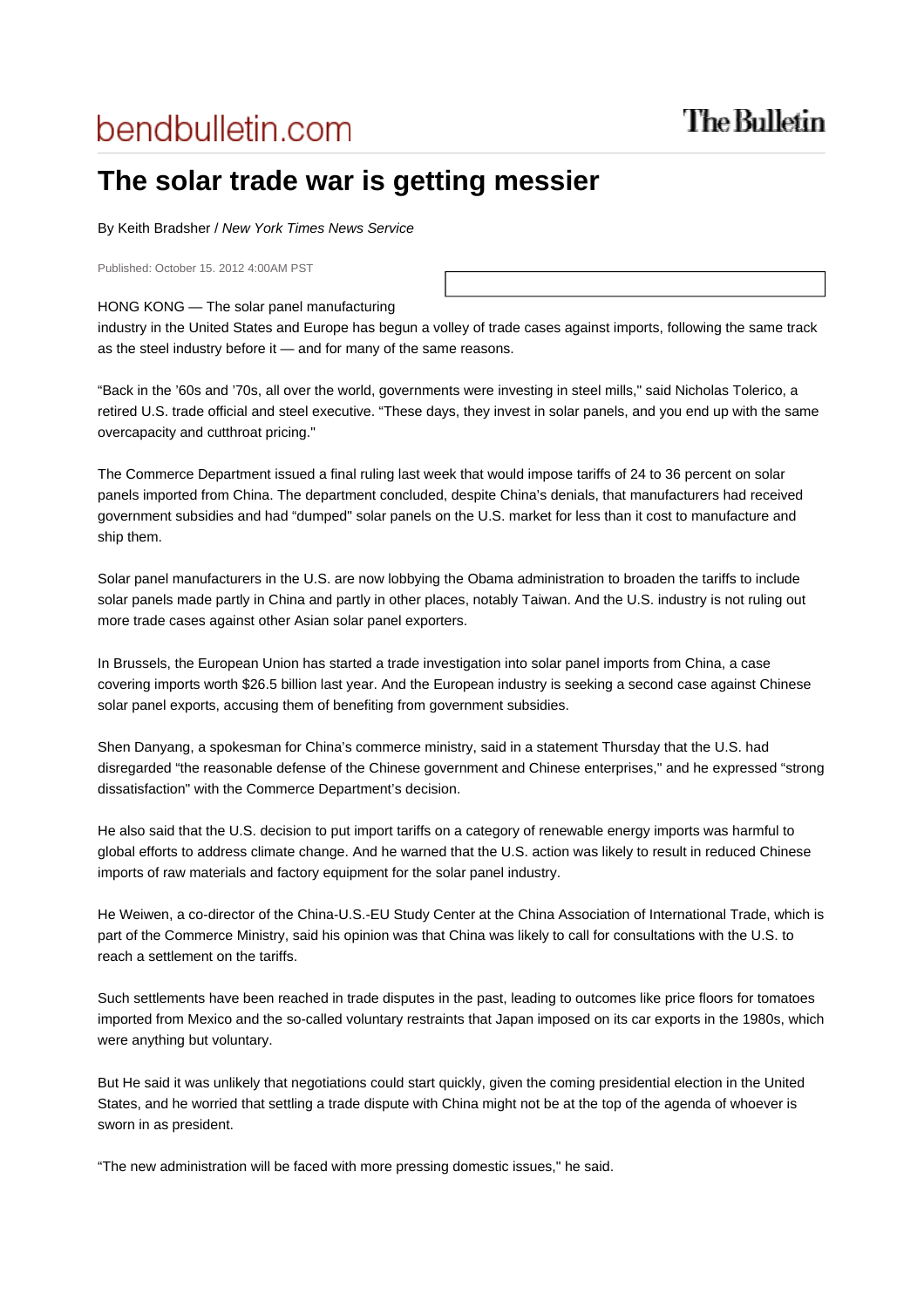The tariffs imposed Wednesday cover about \$3 billion a year in imported solar panels and were imposed after a quasi -judicial process at the Commerce Department. U.S. law does not allow the White House to intervene in the process of calculating duties. But the duties can be replaced with a negotiated settlement that also satisfies the domestic industry.

## Chinese industry

To the dismay of Chinese regulators, hundreds of solar panel manufacturers in their country have followed a pattern of using lavish loans from state-owned banks to buy and install as much foreign-made factory equipment as possible while setting aside little for research and development.

"They made quite a lot of money but did not invest," Li Junfeng, a director general for energy and climate policy at the National Development and Reform Commission, said in an interview last month in Beijing. The commission is China's top economic planning agency.

Li, who is also the president of the Chinese Renewable Energy Industries Association, also said that the solar industry's problems were the direct result of overcapacity in China and not the fault of overseas trade restrictions.

Yet he insisted that if the Chinese government could revisit past renewable energy decisions, it would not do anything differently because the business community in China is prone to overinvestment in many industries.

Asked what he was telling Chinese banks to do about their continued loans to solar panel manufacturers, he replied, "I say, 'Just stop.'"

But Frank Haugwitz, a solar industry consultant in Beijing, said last week that there were signs that Chinese banks would sharply increase lending, at least to the country's largest solar panel manufacturers, a step that could allow them to delay taking losses on previous loans to those companies.

When China began the rapid expansion of its solar industry several years ago, many in the global industry expected that technological breakthroughs would result in more cost reductions. But Chinese companies have driven costs down sharply, mainly through greater economies of scale from the construction of larger factories to produce conventional solar panels, and few industry executives foresee further cost reductions by building even larger factories.

At the same time, few new technologies have been developed. Some experts attribute that to China's rapid expansion of capacity for conventional polycrystalline solar panels, which has driven prices down so quickly that investment in newer thin-film solar technologies has faltered, particularly in Europe.

"The artificially low prices resulting from Chinese overproduction have nearly destroyed a second generation of photovoltaic technologies based on thin film," said Ken Zweibel, the director of the George Washington University Solar Institute in Washington. "This has been a huge setback for the U.S. competitive position."

But Sebastian Meyer, a partner at Azure International, a renewable energy consulting firm in Beijing, said he thought the U.S. decision on tariffs was a mistake.

The U.S. is still strong in making factory equipment for manufacturing solar panels, Meyer said, and should let China actually make the panels as long as Chinese banks and local and provincial governments refuse to admit defeat and continue covering most of the costs.

"If you buy a solar panel from China, China is paying for part of it," he said. "If I were the U.S., I would let Americans milk it."